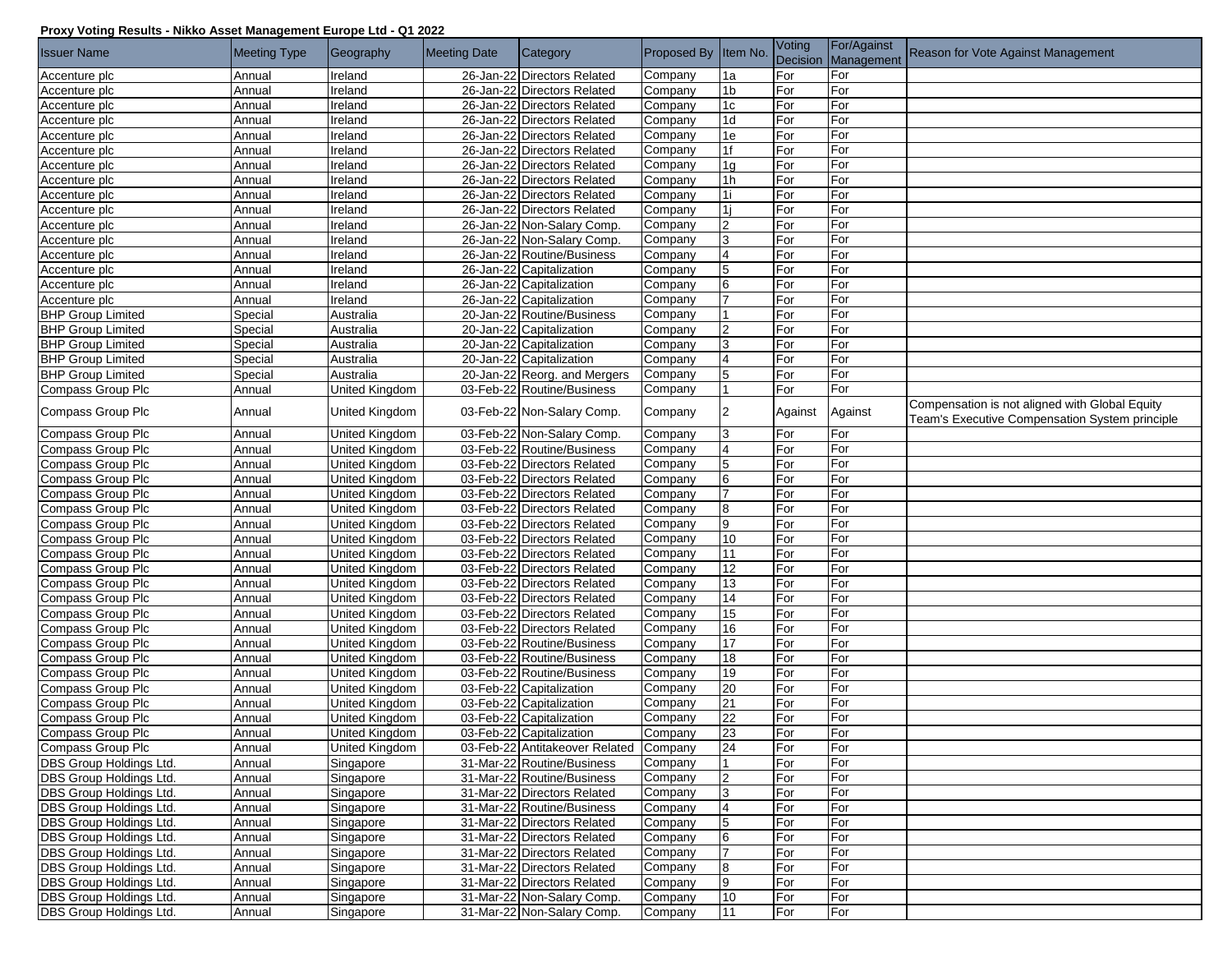| <b>DBS Group Holdings Ltd.</b> | Annual | Singapore  | 31-Mar-22 Capitalization    | Company     | 12              | For        | For        |  |
|--------------------------------|--------|------------|-----------------------------|-------------|-----------------|------------|------------|--|
| <b>DBS Group Holdings Ltd.</b> | Annual | Singapore  | 31-Mar-22 Routine/Business  | Company     | 13              | For        | For        |  |
| <b>DBS Group Holdings Ltd.</b> | Annual | Singapore  | 31-Mar-22 Capitalization    | Company     | 14              | For        | For        |  |
| Deere & Company                | Annual | <b>USA</b> | 23-Feb-22 Directors Related | Company     | 1a              | For        | For        |  |
| Deere & Company                | Annual | <b>USA</b> | 23-Feb-22 Directors Related | Company     | 1b              | For        | For        |  |
| Deere & Company                | Annual | <b>USA</b> | 23-Feb-22 Directors Related | Company     | 1 <sub>c</sub>  | For        | For        |  |
| Deere & Company                | Annual | <b>USA</b> | 23-Feb-22 Directors Related | Company     | 1d              | For        | For        |  |
| Deere & Company                | Annual | <b>USA</b> | 23-Feb-22 Directors Related | Company     | 1e              | For        | For        |  |
| Deere & Company                | Annual | <b>USA</b> | 23-Feb-22 Directors Related | Company     | 1f              | For        | For        |  |
| Deere & Company                | Annual | <b>USA</b> | 23-Feb-22 Directors Related | Company     | 1 <sub>q</sub>  | For        | For        |  |
| Deere & Company                | Annual | <b>USA</b> | 23-Feb-22 Directors Related | Company     | 1h              | For        | For        |  |
| Deere & Company                | Annual | <b>USA</b> | 23-Feb-22 Directors Related | Company     | 1i              | For        | For        |  |
| Deere & Company                | Annual | <b>USA</b> | 23-Feb-22 Directors Related | Company     | 1i              | For        | For        |  |
| Deere & Company                | Annual | <b>USA</b> | 23-Feb-22 Directors Related | Company     | 1k              | For        | For        |  |
| Deere & Company                | Annual | <b>USA</b> | 23-Feb-22 Non-Salary Comp.  | Company     | $\overline{2}$  | For        | For        |  |
| Deere & Company                | Annual | <b>USA</b> | 23-Feb-22 Routine/Business  | Company     | 3               | For        | For        |  |
| Deere & Company                | Annual | <b>USA</b> | 23-Feb-22 Non-Salary Comp.  | Company     | $\overline{4}$  | For        | For        |  |
| Deere & Company                | Annual | <b>USA</b> | 23-Feb-22 SH-Dirs' Related  | Shareholder | 5               | Against    | For        |  |
| Dolby Laboratories, Inc.       | Annual | <b>USA</b> | 08-Feb-22 Directors Related | Company     | 1.1             | For        | For        |  |
| Dolby Laboratories, Inc.       | Annual | <b>USA</b> | 08-Feb-22 Directors Related | Company     | 1.2             | For        | For        |  |
|                                | Annual | <b>USA</b> | 08-Feb-22 Directors Related | Company     | 1.3             | For        | For        |  |
| Dolby Laboratories, Inc.       |        | <b>USA</b> | 08-Feb-22 Directors Related |             | 1.4             | For        | For        |  |
| Dolby Laboratories, Inc.       | Annual |            |                             | Company     |                 |            |            |  |
| Dolby Laboratories, Inc.       | Annual | <b>USA</b> | 08-Feb-22 Directors Related | Company     | 1.5             | For<br>For | For<br>For |  |
| Dolby Laboratories, Inc.       | Annual | <b>USA</b> | 08-Feb-22 Directors Related | Company     | 1.6             |            |            |  |
| Dolby Laboratories, Inc.       | Annual | <b>USA</b> | 08-Feb-22 Directors Related | Company     | 1.7             | For        | For        |  |
| Dolby Laboratories, Inc.       | Annual | <b>USA</b> | 08-Feb-22 Directors Related | Company     | 1.8             | For        | For        |  |
| Dolby Laboratories, Inc.       | Annual | <b>USA</b> | 08-Feb-22 Directors Related | Company     | 1.9             | For        | For        |  |
| Dolby Laboratories, Inc.       | Annual | <b>USA</b> | 08-Feb-22 Directors Related | Company     | 1.10            | For        | For        |  |
| Dolby Laboratories, Inc.       | Annual | <b>USA</b> | 08-Feb-22 Non-Salary Comp.  | Company     | 2               | For        | For        |  |
| Dolby Laboratories, Inc.       | Annual | <b>USA</b> | 08-Feb-22 Routine/Business  | Company     | 3               | For        | For        |  |
| Emerson Electric Co.           | Annual | <b>USA</b> | 01-Feb-22 Directors Related | Company     | 1.1             | For        | For        |  |
| Emerson Electric Co.           | Annual | <b>USA</b> | 01-Feb-22 Directors Related | Company     | 1.2             | For        | For        |  |
| Emerson Electric Co.           | Annual | <b>USA</b> | 01-Feb-22 Directors Related | Company     | 1.3             | For        | For        |  |
| Emerson Electric Co.           | Annual | <b>USA</b> | 01-Feb-22 Directors Related | Company     | 1.4             | For        | For        |  |
| Emerson Electric Co.           | Annual | <b>USA</b> | 01-Feb-22 Routine/Business  | Company     | $\overline{2}$  | For        | For        |  |
| Emerson Electric Co.           | Annual | <b>USA</b> | 01-Feb-22 Non-Salary Comp.  | Company     | 3               | For        | For        |  |
| Fortum Ovi                     | Annual | Finland    | 28-Mar-22 Routine/Business  | Company     | 3               | For        | For        |  |
| Fortum Oyj                     | Annual | Finland    | 28-Mar-22 Routine/Business  | Company     |                 | For        | For        |  |
| Fortum Ovi                     | Annual | Finland    | 28-Mar-22 Routine/Business  | Company     | 5               | For        | For        |  |
| Fortum Ovi                     | Annual | Finland    | 28-Mar-22 Routine/Business  | Company     | $\overline{7}$  | For        | For        |  |
| Fortum Ovi                     | Annual | Finland    | 28-Mar-22 Routine/Business  | Company     | 8               | For        | For        |  |
| Fortum Ovi                     | Annual | Finland    | 28-Mar-22 Directors Related | Company     | 9               | For        | For        |  |
| Fortum Ovi                     | Annual | Finland    | 28-Mar-22 Non-Salary Comp.  | Company     | 10              | For        | For        |  |
| Fortum Ovi                     | Annual | Finland    | 28-Mar-22 Directors Related | Company     | 11              | For        | For        |  |
| Fortum Ovi                     | Annual | Finland    | 28-Mar-22 Directors Related | Company     | 12              | For        | For        |  |
| Fortum Ovi                     | Annual | Finland    | 28-Mar-22 Directors Related | Company     | 13              | For        | For        |  |
| Fortum Oyj                     | Annual | Finland    | 28-Mar-22 Routine/Business  | Company     | 14              | For        | For        |  |
| Fortum Oyj                     | Annual | Finland    | 28-Mar-22 Routine/Business  | Company     | 15              | For        | For        |  |
| Fortum Ovi                     | Annual | Finland    | 28-Mar-22 Capitalization    | Company     | 16              | For        | For        |  |
| Fortum Ovi                     | Annual | Finland    | 28-Mar-22 Capitalization    | Company     | 17              | For        | For        |  |
| Fortum Oyj                     | Annual | Finland    | 28-Mar-22 Routine/Business  | Company     | 18              | For        | For        |  |
| Gjensidige Forsikring ASA      | Annual | Norway     | 24-Mar-22 Routine/Business  | Company     | 2               | For        | For        |  |
| Gjensidige Forsikring ASA      | Annual | Norway     | 24-Mar-22 Routine/Business  | Company     | $\overline{4}$  | For        | For        |  |
| Gjensidige Forsikring ASA      | Annual | Norway     | 24-Mar-22 Routine/Business  | Company     | $5\phantom{.0}$ | For        | For        |  |
| Gjensidige Forsikring ASA      | Annual | Norway     | 24-Mar-22 Routine/Business  | Company     | 6               | For        | For        |  |
| Gjensidige Forsikring ASA      | Annual | Norway     | 24-Mar-22 Non-Salary Comp.  | Company     | $\overline{7}$  | For        | For        |  |
| Gjensidige Forsikring ASA      | Annual | Norway     | 24-Mar-22 Non-Salary Comp.  | Company     | 8               | For        | For        |  |
| Gjensidige Forsikring ASA      | Annual | Norway     | 24-Mar-22 Routine/Business  | Company     | 9.a             | For        | For        |  |
| Gjensidige Forsikring ASA      | Annual | Norway     | 24-Mar-22 Non-Salary Comp.  | Company     | 9.b             | For        | For        |  |
| Gjensidige Forsikring ASA      | Annual | Norway     | 24-Mar-22 Capitalization    | Company     | 9.c             | For        | For        |  |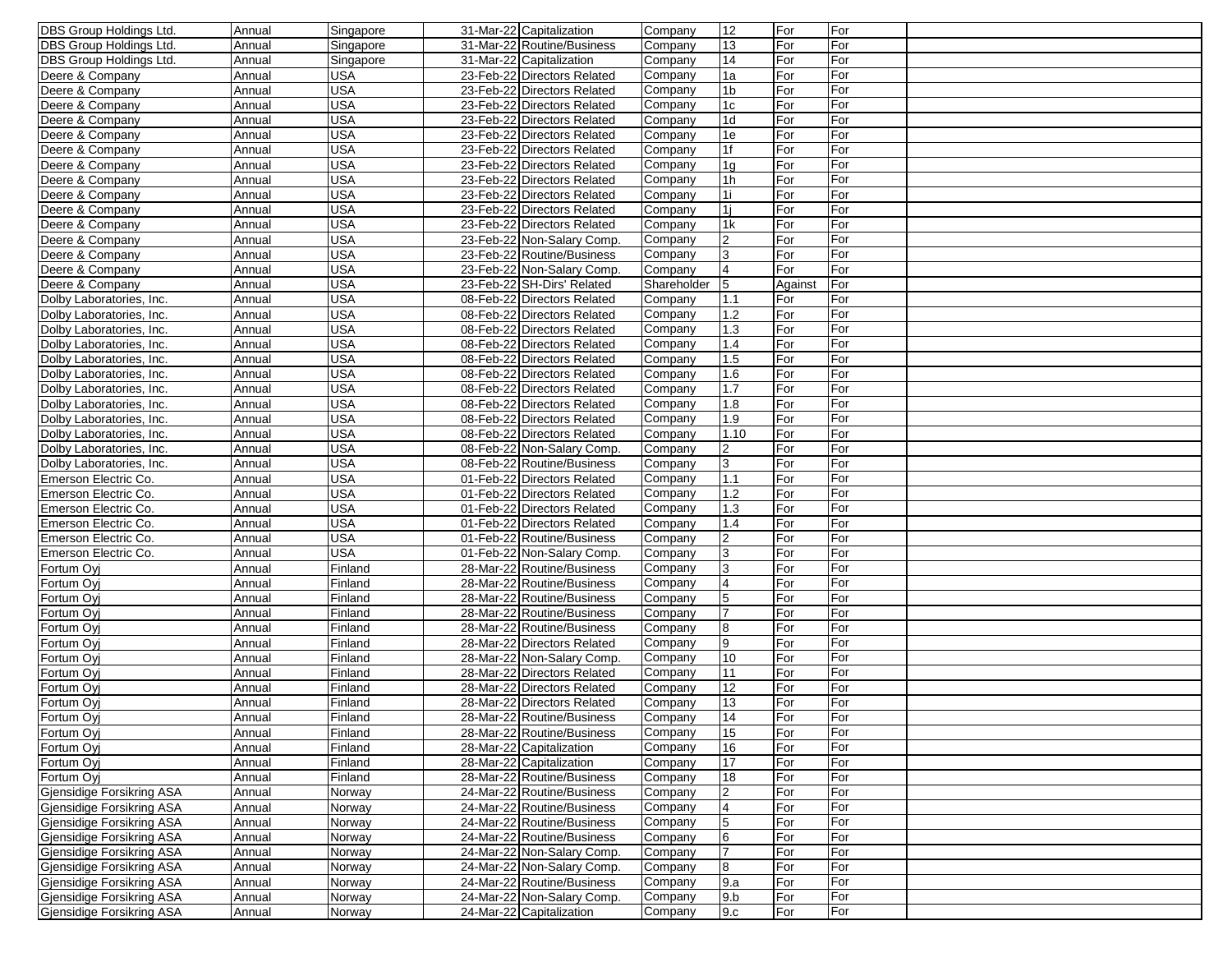| Gjensidige Forsikring ASA        | Annual | Norway | 24-Mar-22 Capitalization     | Company | 9.d               | For             | For     |                                                                                                  |
|----------------------------------|--------|--------|------------------------------|---------|-------------------|-----------------|---------|--------------------------------------------------------------------------------------------------|
| Gjensidige Forsikring ASA        | Annual | Norway | 24-Mar-22 Capitalization     | Company | 9.e               | For             | For     |                                                                                                  |
| Gjensidige Forsikring ASA        | Annual | Norway | 24-Mar-22 Reorg. and Mergers | Company | 10                | For             | For     |                                                                                                  |
| Gjensidige Forsikring ASA        | Annual | Norway | 24-Mar-22 Directors Related  | Company | 11                | For             | For     |                                                                                                  |
| Gjensidige Forsikring ASA        | Annual | Norway | 24-Mar-22 Routine/Business   | Company | 12                | For             | For     |                                                                                                  |
| Gjensidige Forsikring ASA        | Annual | Norway | 24-Mar-22 Directors Related  | Company | 13.a              | Against         | Against | Proposed board composition is not aligned with<br>Global Equity Team's governance policy         |
| Gjensidige Forsikring ASA        | Annual | Norway | 24-Mar-22 Routine/Business   | Company | 13.b1             | For             | For     |                                                                                                  |
| <b>Gjensidige Forsikring ASA</b> | Annual | Norway | 24-Mar-22 Routine/Business   | Company | 13.b <sub>2</sub> | For             | For     |                                                                                                  |
| Gjensidige Forsikring ASA        | Annual | Norway | 24-Mar-22 Routine/Business   | Company | 13.b3             | For             | For     |                                                                                                  |
| Gjensidige Forsikring ASA        | Annual | Norway | 24-Mar-22 Routine/Business   | Company | 13.b4             | For             | For     |                                                                                                  |
| Gjensidige Forsikring ASA        | Annual | Norway | 24-Mar-22 Routine/Business   | Company | 13.b5             | For             | For     |                                                                                                  |
| Gjensidige Forsikring ASA        | Annual | Norway | 24-Mar-22 Routine/Business   | Company | 13.c              | For             | For     |                                                                                                  |
| Gjensidige Forsikring ASA        | Annual | Norway | 24-Mar-22 Routine/Business   | Company | 14                | For             | For     |                                                                                                  |
|                                  |        |        |                              |         |                   |                 |         |                                                                                                  |
| Japan Tobacco Inc.               | Annual | Japan  | 23-Mar-22 Routine/Business   | Company |                   | For             | For     |                                                                                                  |
| Japan Tobacco Inc.               | Annual | Japan  | 23-Mar-22 Reorg. and Mergers | Company | $\overline{c}$    | For             | For     |                                                                                                  |
| Japan Tobacco Inc.               | Annual | Japan  | 23-Mar-22 Reorg. and Mergers | Company | 3                 | Against         | Against | Aligned with shareholders best interests                                                         |
| Japan Tobacco Inc.               | Annual | Japan  | 23-Mar-22 Reorg. and Mergers | Company | $\overline{4}$    | For             | For     |                                                                                                  |
| Japan Tobacco Inc.               | Annual | Japan  | 23-Mar-22 Directors Related  | Company | 5.1               | For             | For     |                                                                                                  |
| Japan Tobacco Inc.               | Annual | Japan  | 23-Mar-22 Directors Related  | Company | 5.2               | For             | For     |                                                                                                  |
| Japan Tobacco Inc.               | Annual | Japan  | 23-Mar-22 Directors Related  | Company | 5.3               | For             | For     |                                                                                                  |
| Japan Tobacco Inc.               | Annual | Japan  | 23-Mar-22 Directors Related  | Company | 5.4               | For             | For     |                                                                                                  |
| Japan Tobacco Inc.               | Annual | Japan  | 23-Mar-22 Directors Related  | Company | 5.5               | For             | For     |                                                                                                  |
| Japan Tobacco Inc.               | Annual | Japan  | 23-Mar-22 Directors Related  | Company | 5.6               | For             | For     |                                                                                                  |
| Japan Tobacco Inc.               | Annual | Japan  | 23-Mar-22 Directors Related  | Company | 5.7               | For             | For     |                                                                                                  |
| Japan Tobacco Inc.               | Annual | Japan  | 23-Mar-22 Directors Related  | Company | 5.8               | For             | For     |                                                                                                  |
| Japan Tobacco Inc.               | Annual | Japan  | 23-Mar-22 Directors Related  | Company | 5.9               | For             | For     |                                                                                                  |
| Japan Tobacco Inc.               | Annual | Japan  | 23-Mar-22 Directors Related  | Company | 5.10              | For             | For     |                                                                                                  |
| Japan Tobacco Inc.               | Annual | Japan  | 23-Mar-22 Non-Salary Comp.   | Company | 6                 | For             | For     |                                                                                                  |
| Kirin Holdings Co., Ltd.         | Annual | Japan  | 30-Mar-22 Routine/Business   | Company |                   | For             | For     |                                                                                                  |
| Kirin Holdings Co., Ltd.         | Annual | Japan  | 30-Mar-22 Reorg. and Mergers | Company | $\overline{2}$    | For             | For     |                                                                                                  |
| Kirin Holdings Co., Ltd.         | Annual | Japan  | 30-Mar-22 Directors Related  | Company | 3.1               | For             | For     |                                                                                                  |
| Kirin Holdings Co., Ltd.         | Annual | Japan  | 30-Mar-22 Directors Related  | Company | 3.2               | For             | For     |                                                                                                  |
| Kirin Holdings Co., Ltd.         | Annual | Japan  | 30-Mar-22 Directors Related  | Company | 3.3               | For             | For     |                                                                                                  |
|                                  |        |        | 30-Mar-22 Directors Related  |         | 3.4               |                 | For     |                                                                                                  |
| Kirin Holdings Co., Ltd.         | Annual | Japan  |                              | Company |                   | For<br>For      |         |                                                                                                  |
| Kirin Holdings Co., Ltd.         | Annual | Japan  | 30-Mar-22 Directors Related  | Company | 3.5               |                 | For     |                                                                                                  |
| Kirin Holdings Co., Ltd.         | Annual | Japan  | 30-Mar-22 Directors Related  | Company | 3.6               | For             | For     |                                                                                                  |
| Kirin Holdings Co., Ltd.         | Annual | Japan  | 30-Mar-22 Directors Related  | Company | 3.7               | For             | For     |                                                                                                  |
| Kirin Holdings Co., Ltd.         | Annual | Japan  | 30-Mar-22 Directors Related  | Company | 3.8               | For             | For     |                                                                                                  |
| Kirin Holdings Co., Ltd.         | Annual | Japan  | 30-Mar-22 Directors Related  | Company | 3.9               | For             | For     |                                                                                                  |
| Kirin Holdings Co., Ltd.         | Annual | Japan  | 30-Mar-22 Directors Related  | Company | 3.10              | For             | For     |                                                                                                  |
| Kirin Holdings Co., Ltd.         | Annual | Japan  | 30-Mar-22 Directors Related  | Company | 3.11              | For             | For     |                                                                                                  |
| Kirin Holdings Co., Ltd.         | Annual | Japan  | 30-Mar-22 Directors Related  | Company | 3.12              | For             | For     |                                                                                                  |
| Kirin Holdings Co., Ltd.         | Annual | Japan  | 30-Mar-22 Directors Related  | Company | 4.1               | For             | For     |                                                                                                  |
| Kirin Holdings Co., Ltd.         | Annual | Japan  | 30-Mar-22 Directors Related  | Company | 4.2               | For             | For     |                                                                                                  |
| Kirin Holdings Co., Ltd.         | Annual | Japan  | 30-Mar-22 Non-Salary Comp.   | Company | 5                 | For             | For     |                                                                                                  |
| Kirin Holdings Co., Ltd.         | Annual | Japan  | 30-Mar-22 Non-Salary Comp.   | Company | $6\phantom{1}6$   | Against Against |         | Compensation is not aligned with Global Equity<br>Team's Executive Compensation System principle |
| Kirin Holdings Co., Ltd.         | Annual | Japan  | 30-Mar-22 Non-Salary Comp.   | Company | $\overline{7}$    | For             | For     |                                                                                                  |
| Lundin Energy AB                 | Annual | Sweden | 31-Mar-22 Routine/Business   | Company | $\overline{2}$    | For             | For     |                                                                                                  |
| Lundin Energy AB                 | Annual | Sweden | 31-Mar-22 Routine/Business   | Company | $\overline{4}$    | For             | For     |                                                                                                  |
| Lundin Energy AB                 | Annual | Sweden | 31-Mar-22 Routine/Business   | Company | 6                 | For             | For     |                                                                                                  |
| Lundin Energy AB                 | Annual | Sweden | 31-Mar-22 Routine/Business   | Company | 9                 | For             | For     |                                                                                                  |
| Lundin Energy AB                 | Annual | Sweden | 31-Mar-22 Routine/Business   | Company | 10                | For             | For     |                                                                                                  |
| Lundin Energy AB                 | Annual | Sweden | 31-Mar-22 Director Election  | Company | 11.a              | For             | For     |                                                                                                  |
| Lundin Energy AB                 | Annual | Sweden | 31-Mar-22 Director Election  | Company | 11.b              | For             | For     |                                                                                                  |
| Lundin Energy AB                 | Annual | Sweden | 31-Mar-22 Director Election  | Company | 11.c              | For             | For     |                                                                                                  |
| Lundin Energy AB                 | Annual | Sweden | 31-Mar-22 Director Election  | Company | 11.d              | For             | For     |                                                                                                  |
| Lundin Energy AB                 | Annual | Sweden | 31-Mar-22 Director Election  | Company | 11.e              | For             | For     |                                                                                                  |
| Lundin Energy AB                 | Annual | Sweden | 31-Mar-22 Director Election  | Company | 11.f              | For             | For     |                                                                                                  |
|                                  |        |        |                              |         |                   |                 |         |                                                                                                  |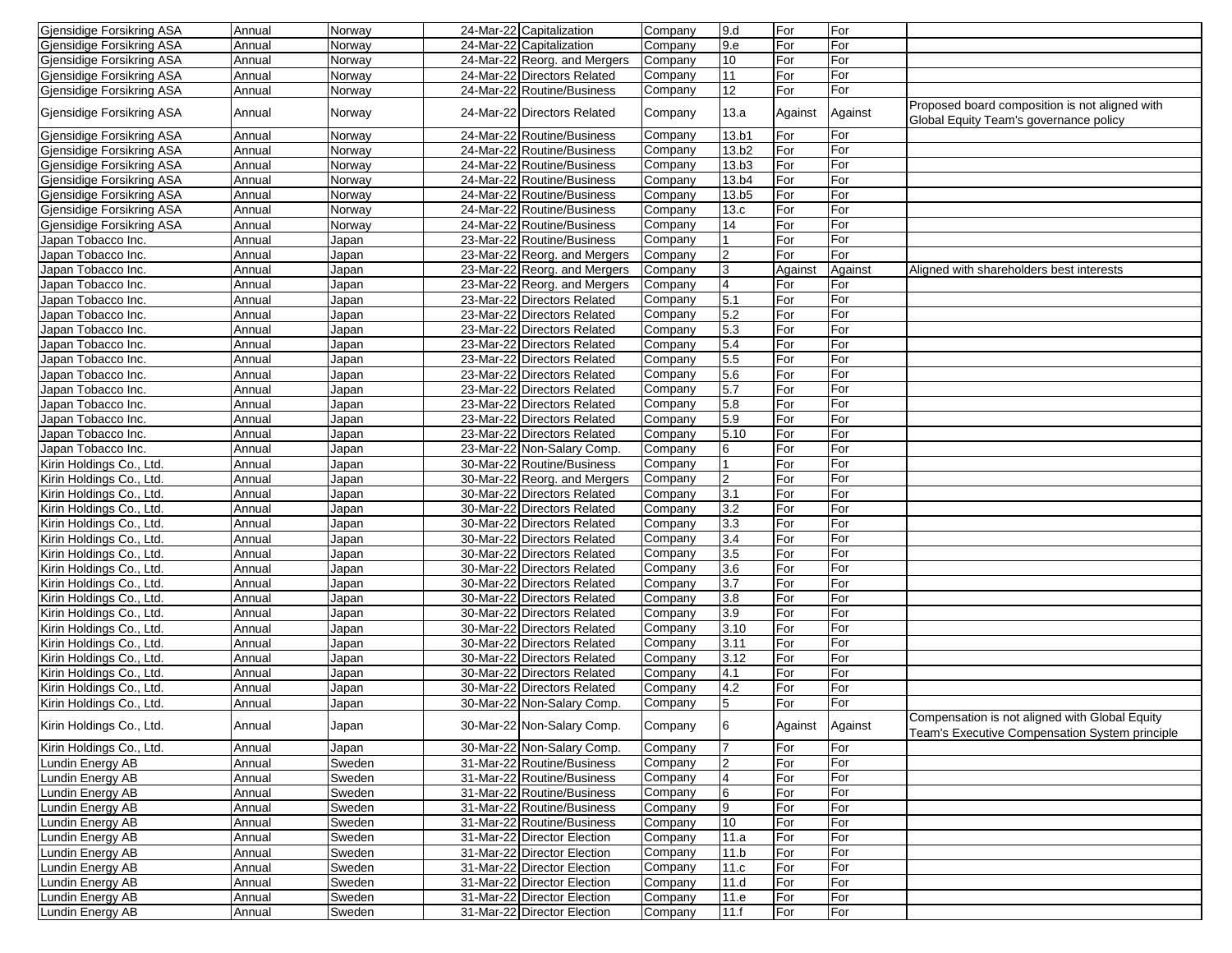| Lundin Energy AB | Annual | Sweden      | 31-Mar-22 Director Election   | Company     | 11.9           | For     | For     |                                                                                                  |
|------------------|--------|-------------|-------------------------------|-------------|----------------|---------|---------|--------------------------------------------------------------------------------------------------|
| undin Energy AB  | Annual | Sweden      | 31-Mar-22 Director Election   | Company     | 11.h           | For     | For     |                                                                                                  |
| undin Energy AB  | Annual | Sweden      | 31-Mar-22 Director Election   | Company     | 11.i           | For     | For     |                                                                                                  |
| undin Energy AB  | Annual | Sweden      | 31-Mar-22 Director Election   | Company     | $11.$ j        | For     | For     |                                                                                                  |
| undin Energy AB  | Annual | Sweden      | 31-Mar-22 Director Election   | Company     | 11.k           | For     | For     |                                                                                                  |
| Lundin Energy AB | Annual | Sweden      | 31-Mar-22 Non-Salary Comp.    | Company     | 12             | Against | Against | Compensation is not aligned with Global Equity<br>Team's Executive Compensation System principle |
| Lundin Energy AB | Annual | Sweden      | 31-Mar-22 Directors Related   | Company     | 14             | For     | For     |                                                                                                  |
| undin Energy AB  | Annual | Sweden      | 31-Mar-22 Directors Related   | Company     | 15             | For     | For     |                                                                                                  |
| undin Energy AB  | Annual | Sweden      | 31-Mar-22 Directors Related   | Company     | 16.a           | For     | For     |                                                                                                  |
| Lundin Energy AB | Annual | Sweden      | 31-Mar-22 Directors Related   | Company     | 16.b           | Against | Against | Proposed board composition is not aligned with<br>Global Equity Team's governance policy         |
| Lundin Energy AB | Annual | Sweden      | 31-Mar-22 Directors Related   | Company     | 16.c           | For     | For     |                                                                                                  |
| Lundin Energy AB | Annual | Sweden      | 31-Mar-22 Directors Related   | Company     | 16.d           | Against | Against | Proposed board composition is not aligned with<br>Global Equity Team's governance policy         |
| undin Energy AB  | Annual | Sweden      | 31-Mar-22 Directors Related   | Company     | 16.e           | For     | For     |                                                                                                  |
| undin Energy AB  | Annual | Sweden      | 31-Mar-22 Directors Related   | Company     | 16.f           | For     | For     |                                                                                                  |
| undin Energy AB  | Annual | Sweden      | 31-Mar-22 Directors Related   | Company     | 16.9           | For     | For     |                                                                                                  |
| undin Energy AB  | Annual | Sweden      | 31-Mar-22 Directors Related   | Company     | 16.h           | For     | For     |                                                                                                  |
| undin Energy AB  | Annual | Sweden      | 31-Mar-22 Directors Related   | Company     | 16.i           | For     | For     |                                                                                                  |
| Lundin Energy AB | Annual | Sweden      | 31-Mar-22 Directors Related   | Company     | 16.j           | Against | Against | Proposed board composition is not aligned with<br>Global Equity Team's governance policy         |
| undin Energy AB  | Annual | Sweden      | 31-Mar-22 Directors Related   | Company     | 16.k           | For     | For     |                                                                                                  |
| undin Energy AB  | Annual | Sweden      | 31-Mar-22 Routine/Business    | Company     | 17             | For     | For     |                                                                                                  |
| undin Energy AB  | Annual | Sweden      | 31-Mar-22 Routine/Business    | Company     | 18             | For     | For     |                                                                                                  |
| Lundin Energy AB | Annual | Sweden      | 31-Mar-22 Non-Salary Comp.    | Company     | 19             | Against | Against | Compensation is not aligned with Global Equity<br>Team's Executive Compensation System principle |
| undin Energy AB  | Annual | Sweden      | 31-Mar-22 Reorg. and Mergers  | Company     | 20.a           | For     | For     |                                                                                                  |
| undin Energy AB  | Annual | Sweden      | 31-Mar-22 Routine/Business    | Company     | 20.b           | For     | For     |                                                                                                  |
| undin Energy AB  | Annual | Sweden      | 31-Mar-22 Reorg. and Mergers  | Company     | 20.c           | For     | For     |                                                                                                  |
| undin Energy AB  | Annual | Sweden      | 31-Mar-22 SH-Routine/Business | Shareholder | 21.a           | Against | For     |                                                                                                  |
| Lundin Energy AB | Annual | Sweden      | 31-Mar-22 SH-Routine/Business | Shareholder | 21.b           | Against | For     |                                                                                                  |
| Neste Corp.      | Annual | Finland     | 30-Mar-22 Routine/Business    | Company     | 7              | For     | For     |                                                                                                  |
| Neste Corp.      | Annual | Finland     | 30-Mar-22 Routine/Business    | Company     | 8              | For     | For     |                                                                                                  |
| Neste Corp.      | Annual | Finland     | 30-Mar-22 Directors Related   | Company     | 9              | For     | For     |                                                                                                  |
| Neste Corp.      | Annual | Finland     | 30-Mar-22 Non-Salary Comp.    | Company     | 10             | For     | For     |                                                                                                  |
| Neste Corp.      | Annual | Finland     | 30-Mar-22 Directors Related   | Company     | 11             | For     | For     |                                                                                                  |
| Neste Corp.      | Annual | Finland     | 30-Mar-22 Directors Related   | Company     | 12             | For     | For     |                                                                                                  |
| Neste Corp.      | Annual | Finland     | 30-Mar-22 Directors Related   | Company     | 13             | For     | For     |                                                                                                  |
| Neste Corp.      | Annual | Finland     | 30-Mar-22 Routine/Business    | Company     | 14             | For     | For     |                                                                                                  |
|                  |        |             |                               |             |                |         |         |                                                                                                  |
| Neste Corp.      | Annual | Finland     | 30-Mar-22 Routine/Business    | Company     | 15             | For     | For     |                                                                                                  |
| Neste Corp.      | Annual | Finland     | 30-Mar-22 Capitalization      | Company     | 16             | For     | For     |                                                                                                  |
| Novartis AG      | Annual | Switzerland | 04-Mar-22 Routine/Business    | Company     | 1              | For     | For     |                                                                                                  |
| Novartis AG      | Annual | Switzerland | 04-Mar-22 Directors Related   | Company     | $\overline{2}$ | For     | For     |                                                                                                  |
| Novartis AG      | Annual | Switzerland | 04-Mar-22 Routine/Business    | Company     | 3              | For     | For     |                                                                                                  |
| Novartis AG      | Annual | Switzerland | 04-Mar-22 Capitalization      | Company     | $\overline{4}$ | For     | For     |                                                                                                  |
| Novartis AG      | Annual | Switzerland | 04-Mar-22 Capitalization      | Company     | 15             | For     | For     |                                                                                                  |
| Novartis AG      | Annual | Switzerland | 04-Mar-22 Directors Related   | Company     | 6.1            | For     | For     |                                                                                                  |
| Novartis AG      | Annual | Switzerland | 04-Mar-22 Non-Salary Comp.    | Company     | 6.2            | For     | For     |                                                                                                  |
| Novartis AG      | Annual | Switzerland | 04-Mar-22 Non-Salary Comp.    | Company     | 6.3            | For     | For     |                                                                                                  |
| Novartis AG      | Annual | Switzerland | 04-Mar-22 Directors Related   | Company     | 7.1            | For     | For     |                                                                                                  |
| Novartis AG      | Annual | Switzerland | 04-Mar-22 Directors Related   | Company     | 7.2            | For     | For     |                                                                                                  |
| Novartis AG      | Annual | Switzerland | 04-Mar-22 Directors Related   | Company     | 7.3            | For     | For     |                                                                                                  |
| Novartis AG      | Annual | Switzerland | 04-Mar-22 Directors Related   | Company     | 7.4            | For     | For     |                                                                                                  |
| Novartis AG      | Annual | Switzerland | 04-Mar-22 Directors Related   | Company     | 7.5            | For     | For     |                                                                                                  |
| Novartis AG      | Annual | Switzerland | 04-Mar-22 Directors Related   | Company     | 7.6            | For     | For     |                                                                                                  |
| Novartis AG      | Annual | Switzerland | 04-Mar-22 Directors Related   | Company     | 7.7            | For     | For     |                                                                                                  |
| Novartis AG      | Annual | Switzerland | 04-Mar-22 Directors Related   | Company     | 7.8            | For     | For     |                                                                                                  |
| Novartis AG      | Annual | Switzerland | 04-Mar-22 Directors Related   | Company     | 7.9            | For     | For     |                                                                                                  |
| Novartis AG      | Annual | Switzerland | 04-Mar-22 Directors Related   | Company     | 7.10           | For     | For     |                                                                                                  |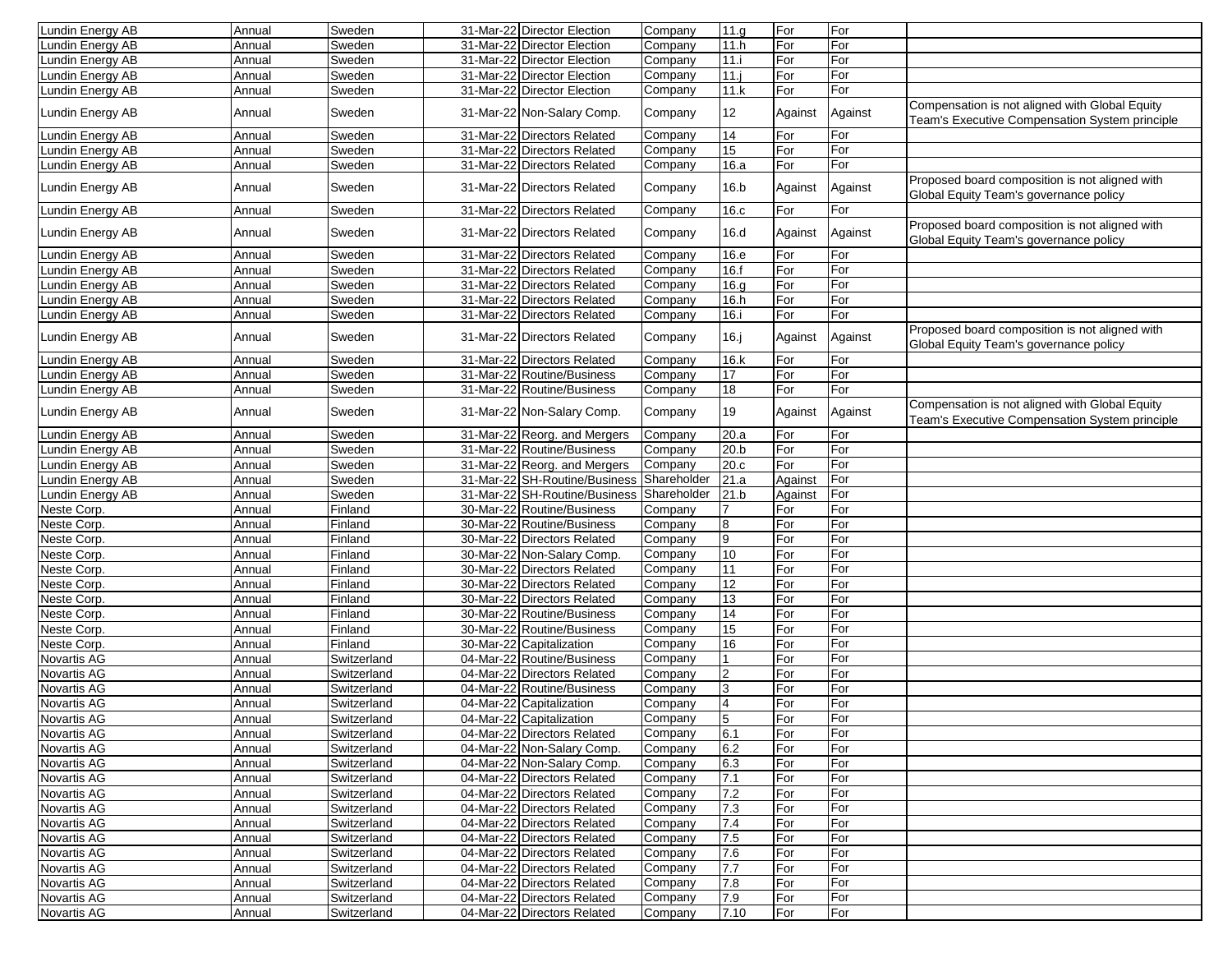| Novartis AG                                            | Annual           | Switzerland                | 04-Mar-22 Directors Related                               | Company            | 7.11           | For            | For            |                                                                                                                                        |
|--------------------------------------------------------|------------------|----------------------------|-----------------------------------------------------------|--------------------|----------------|----------------|----------------|----------------------------------------------------------------------------------------------------------------------------------------|
| Novartis AG                                            | Annual           | Switzerland                | 04-Mar-22 Directors Related                               | Company            | 7.12           | For            | For            |                                                                                                                                        |
| Novartis AG                                            | Annual           | Switzerland                | 04-Mar-22 Directors Related                               | Company            | 7.13           | For            | For            |                                                                                                                                        |
| <b>Novartis AG</b>                                     | Annual           | Switzerland                | 04-Mar-22 Routine/Business                                | Company            | 8.1            | For            | For            |                                                                                                                                        |
| Novartis AG                                            | Annual           | Switzerland                | 04-Mar-22 Routine/Business                                | Company            | 8.2            | For            | For            |                                                                                                                                        |
| Novartis AG                                            | Annual           | Switzerland                | 04-Mar-22 Routine/Business                                | Company            | 8.3            | For            | For            |                                                                                                                                        |
| Novartis AG                                            | Annual           | Switzerland                | 04-Mar-22 Routine/Business                                | Company            | 8.4            | For            | For            |                                                                                                                                        |
| Novartis AG                                            | Annual           | Switzerland                | 04-Mar-22 Routine/Business                                | Company            | 9              | For            | For            |                                                                                                                                        |
| <b>Novartis AG</b>                                     | Annual           | Switzerland                | 04-Mar-22 Routine/Business                                | Company            | 10             | For            | For            |                                                                                                                                        |
| <b>Novartis AG</b>                                     | Annual           | Switzerland                | 04-Mar-22 Routine/Business                                | Company            | 11             | Against        | Against        | Not aligned with shareholders best interests                                                                                           |
|                                                        |                  |                            |                                                           |                    | $\vert$ 1      | For            | For            |                                                                                                                                        |
| Otsuka Holdings Co., Ltd.<br>Otsuka Holdings Co., Ltd. | Annual           | Japan                      | 30-Mar-22 Reorg. and Mergers                              | Company            | 2.1            |                |                |                                                                                                                                        |
|                                                        | Annual           | Japan                      | 30-Mar-22 Directors Related                               | Company            |                | For            | For            |                                                                                                                                        |
| Otsuka Holdings Co., Ltd.                              | Annual           | Japan                      | 30-Mar-22 Directors Related                               | Company            | 2.2            | For            | For            |                                                                                                                                        |
| Otsuka Holdings Co., Ltd.                              | Annual           | Japan                      | 30-Mar-22 Directors Related                               | Company            | 2.3            | For            | For            |                                                                                                                                        |
| Otsuka Holdings Co., Ltd.                              | Annual           | Japan                      | 30-Mar-22 Directors Related                               | Company            | 2.4            | For            | For            |                                                                                                                                        |
| Otsuka Holdings Co., Ltd.                              | Annual           | Japan                      | 30-Mar-22 Directors Related                               | Company            | 2.5            | For            | For            |                                                                                                                                        |
| Otsuka Holdings Co., Ltd.                              | Annual           | Japan                      | 30-Mar-22 Directors Related                               | Company            | 2.6            | For            | For            |                                                                                                                                        |
| Otsuka Holdings Co., Ltd.                              | Annual           | Japan                      | 30-Mar-22 Directors Related                               | Company            | 2.7            | For            | For            |                                                                                                                                        |
| Otsuka Holdings Co., Ltd.                              | Annual           | Japan                      | 30-Mar-22 Directors Related                               | Company            | 2.8            | For            | For            |                                                                                                                                        |
| Otsuka Holdings Co., Ltd.                              | Annual           | Japan                      | 30-Mar-22 Directors Related                               | Company            | 2.9            | For            | For            |                                                                                                                                        |
| Otsuka Holdings Co., Ltd.                              | Annual           | Japan                      | 30-Mar-22 Directors Related                               | Company            | 2.10           | For            | For            |                                                                                                                                        |
| Otsuka Holdings Co., Ltd.                              | Annual           | Japan                      | 30-Mar-22 Directors Related                               | Company            | 2.11           | For            | For            |                                                                                                                                        |
| Otsuka Holdings Co., Ltd.                              | Annual           | Japan                      | 30-Mar-22 Directors Related                               | Company            | 2.12           | For            | For            |                                                                                                                                        |
| Otsuka Holdings Co., Ltd.                              | Annual           | Japan                      | 30-Mar-22 Directors Related                               | Company            | 2.13           | For            | For            |                                                                                                                                        |
| Otsuka Holdings Co., Ltd.                              | Annual           | Japan                      | 30-Mar-22 Directors Related                               | Company            | 2.14           | For            | For            |                                                                                                                                        |
| Otsuka Holdings Co., Ltd.                              | Annual           | Japan                      | 30-Mar-22 Directors Related                               | Company            | 3.1            | For            | For            |                                                                                                                                        |
| Otsuka Holdings Co., Ltd.                              | Annual           | Japan                      | 30-Mar-22 Directors Related                               | Company            | 3.2            | For            | For            |                                                                                                                                        |
| Otsuka Holdings Co., Ltd.                              | Annual           | Japan                      | 30-Mar-22 Directors Related                               | Company            | 3.3            | For            | For            |                                                                                                                                        |
| Otsuka Holdings Co., Ltd.                              | Annual           | Japan                      | 30-Mar-22 Directors Related                               | Company            | 3.4            | For            | For            |                                                                                                                                        |
| Roche Holding AG                                       | Annual           | Switzerland                | 15-Mar-22 Routine/Business                                | Company            | $\overline{1}$ | For            | For            |                                                                                                                                        |
| Roche Holding AG                                       | Annual           | Switzerland                |                                                           |                    |                |                |                | Compensation is not aligned with Global Equity                                                                                         |
|                                                        |                  |                            | 15-Mar-22 Non-Salary Comp.                                | Company            | 2.1            | Against        | Against        | Team's Executive Compensation System principle                                                                                         |
| Roche Holding AG                                       | Annual           | Switzerland                | 15-Mar-22 Directors Related                               | Company            | 2.2            | Against        | Against        | Compensation is not aligned with Global Equity<br>Team's Executive Compensation System principle                                       |
| Roche Holding AG                                       | Annual           | Switzerland                | 15-Mar-22 Directors Related                               | Company            | 3              | For            | For            |                                                                                                                                        |
| Roche Holding AG                                       | Annual           | Switzerland                | 15-Mar-22 Routine/Business                                | Company            | $\overline{4}$ | For            | For            |                                                                                                                                        |
| Roche Holding AG                                       | Annual           | Switzerland                | 15-Mar-22 Directors Related                               | Company            | 5.1            | For            | For            |                                                                                                                                        |
| Roche Holding AG                                       | Annual           | Switzerland                | 15-Mar-22 Routine/Business                                | Company            | 5.2            | Against        | Against        | Proposed committee composition is not aligned with<br>Global Equity Team's governance policy                                           |
| Roche Holding AG                                       | Annual           | Switzerland                | 15-Mar-22 Directors Related                               | Company            | 5.3            | For            | For            |                                                                                                                                        |
| Roche Holding AG                                       | Annual           | Switzerland                | 15-Mar-22 Directors Related                               | Company            | 5.4            | For            | For            |                                                                                                                                        |
| Roche Holding AG                                       | Annual           | Switzerland                | 15-Mar-22 Directors Related                               | Company            | 5.5            | For            | For            |                                                                                                                                        |
| Roche Holding AG                                       | Annual           | Switzerland                | 15-Mar-22 Directors Related                               | Company            | 5.6            | For            | For            |                                                                                                                                        |
| Roche Holding AG                                       | Annual           | Switzerland                | 15-Mar-22 Directors Related                               | Company            |                | For            | For            |                                                                                                                                        |
|                                                        |                  | Switzerland                | 15-Mar-22 Directors Related                               |                    | 5.7            | For            |                |                                                                                                                                        |
| Roche Holding AG                                       | Annual           | Switzerland                |                                                           | Company            | 5.8            |                | For            |                                                                                                                                        |
| Roche Holding AG                                       | Annual           |                            | 15-Mar-22 Directors Related                               | Company            | 5.9            | For            | For            |                                                                                                                                        |
| Roche Holding AG                                       | Annual           | Switzerland                | 15-Mar-22 Directors Related                               | Company            | 5.10           | For            | For            |                                                                                                                                        |
| Roche Holding AG                                       | Annual           | Switzerland                | 15-Mar-22 Directors Related                               | Company            | 5.11           | For            | For            |                                                                                                                                        |
| Roche Holding AG<br>Roche Holding AG                   | Annual<br>Annual | Switzerland<br>Switzerland | 15-Mar-22 Directors Related<br>15-Mar-22 Routine/Business | Company<br>Company | 5.12<br>5.13   | For<br>Against | For<br>Against | Proposed committee composition is not aligned with                                                                                     |
| Roche Holding AG                                       | Annual           | Switzerland                | 15-Mar-22 Routine/Business                                | Company            | 5.14           | Against        | Against        | Global Equity Team's governance policy<br>Proposed committee composition is not aligned with<br>Global Equity Team's governance policy |
| Roche Holding AG                                       | Annual           | Switzerland                | 15-Mar-22 Routine/Business                                | Company            | 5.15           | For            | For            |                                                                                                                                        |
|                                                        | Annual           | Switzerland                |                                                           | Company            |                |                | For            |                                                                                                                                        |
| Roche Holding AG<br>Roche Holding AG                   | Annual           | Switzerland                | 15-Mar-22 Routine/Business<br>15-Mar-22 Directors Related | Company            | 5.16<br>6      | For<br>Against | Against        | Compensation is not aligned with Global Equity<br>Team's Executive Compensation System principle                                       |
| Roche Holding AG                                       | Annual           | Switzerland                | 15-Mar-22 Non-Salary Comp.<br>15-Mar-22 Routine/Business  | Company            | 17             | Against<br>For | Against        | Compensation is not aligned with Global Equity<br>Team's Executive Compensation System principle                                       |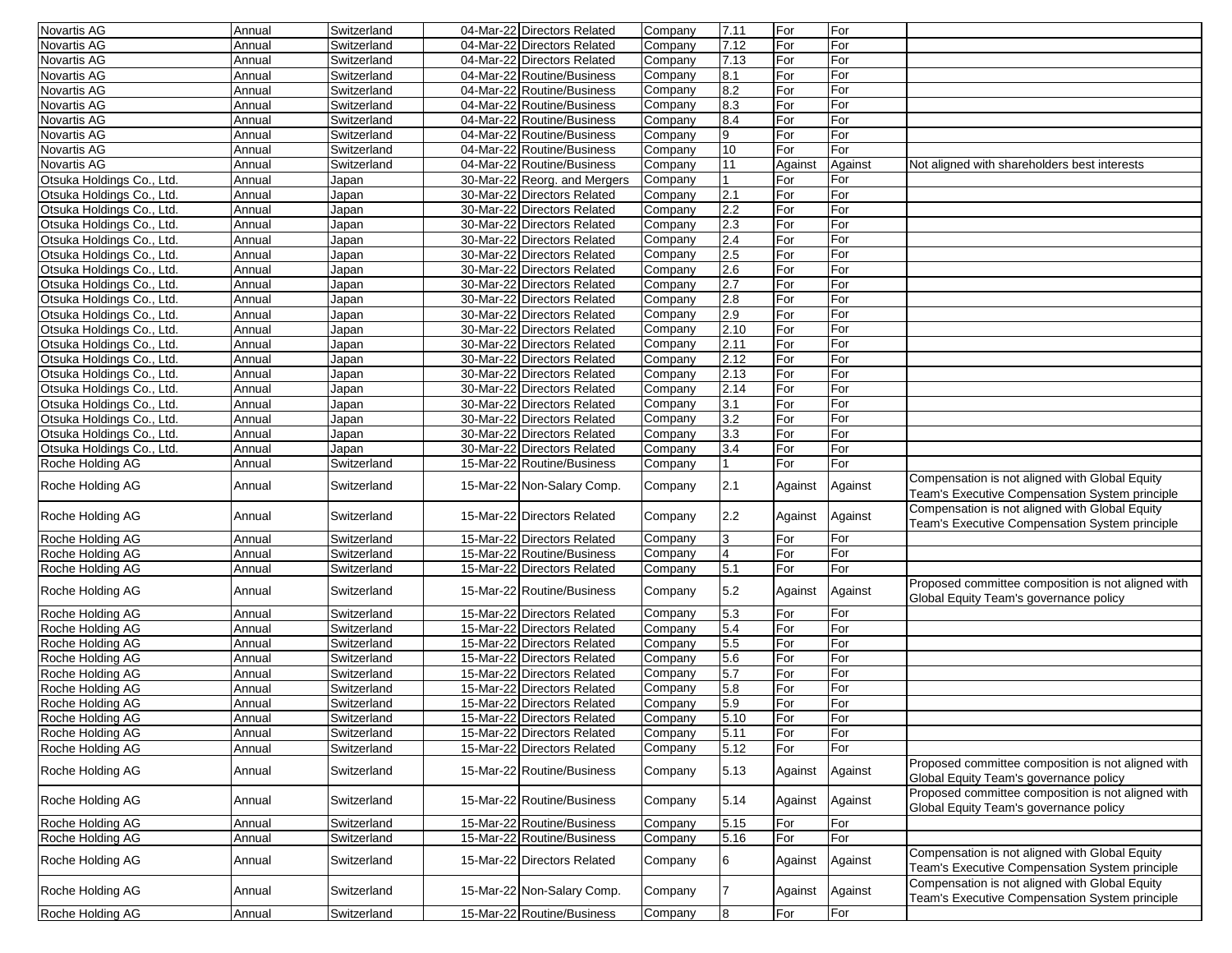| Roche Holding AG             | Annual | Switzerland | 15-Mar-22 Routine/Business  | Company     | Ι9             | For     | For     |                                                                    |
|------------------------------|--------|-------------|-----------------------------|-------------|----------------|---------|---------|--------------------------------------------------------------------|
| Roche Holding AG             | Annual | Switzerland | 15-Mar-22 Routine/Business  | Company     | 10             | Against | Against | Not aligned with shareholders best interests                       |
| Siemens Healthineers AG      | Annual | Germany     | 15-Feb-22 Routine/Business  | Company     | 2              | For     | For     |                                                                    |
| Siemens Healthineers AG      | Annual | Germany     | 15-Feb-22 Directors Related | Company     | 3.1            | For     | For     |                                                                    |
| Siemens Healthineers AG      | Annual | Germany     | 15-Feb-22 Directors Related | Company     | 3.2            | For     | For     |                                                                    |
| Siemens Healthineers AG      | Annual | Germany     | 15-Feb-22 Directors Related | Company     | 3.3            | For     | For     |                                                                    |
| Siemens Healthineers AG      | Annual | Germany     | 15-Feb-22 Directors Related | Company     | 3.4            | For     | For     |                                                                    |
| Siemens Healthineers AG      | Annual | Germany     | 15-Feb-22 Directors Related | Company     | 4.1            | For     | For     |                                                                    |
| Siemens Healthineers AG      | Annual | Germany     | 15-Feb-22 Directors Related | Company     | 4.2            | For     | For     |                                                                    |
| Siemens Healthineers AG      | Annual | Germany     | 15-Feb-22 Directors Related | Company     | 4.3            | For     | For     |                                                                    |
| Siemens Healthineers AG      | Annual | Germany     | 15-Feb-22 Directors Related | Company     | 4.4            | For     | For     |                                                                    |
| Siemens Healthineers AG      | Annual | Germany     | 15-Feb-22 Directors Related | Company     | 4.5            | For     | For     |                                                                    |
| Siemens Healthineers AG      | Annual | Germany     | 15-Feb-22 Directors Related | Company     | 4.6            | For     | For     |                                                                    |
| Siemens Healthineers AG      | Annual | Germany     | 15-Feb-22 Directors Related | Company     | 4.7            | For     | For     |                                                                    |
| Siemens Healthineers AG      | Annual | Germany     | 15-Feb-22 Directors Related | Company     | 4.8            | For     | For     |                                                                    |
| Siemens Healthineers AG      | Annual | Germany     | 15-Feb-22 Directors Related | Company     | 4.9            | For     | For     |                                                                    |
| Siemens Healthineers AG      | Annual | Germany     | 15-Feb-22 Directors Related | Company     | 4.10           | For     | For     |                                                                    |
| Siemens Healthineers AG      | Annual | Germany     | 15-Feb-22 Routine/Business  | Company     | 5              | For     | For     |                                                                    |
| Siemens Healthineers AG      | Annual | Germany     | 15-Feb-22 Capitalization    | Company     | 6              | Against | Against | Not aligned with Global Equity Team's Company<br>Capital principle |
| Siemens Healthineers AG      | Annual | Germany     | 15-Feb-22 Capitalization    | Company     | $\overline{7}$ | For     | For     |                                                                    |
| Siemens Healthineers AG      | Annual | Germany     | 15-Feb-22 Capitalization    | Company     | 8              | For     | For     |                                                                    |
| Siemens Healthineers AG      | Annual | Germany     | 15-Feb-22 Non-Salary Comp.  | Company     | 9              | For     | For     |                                                                    |
| <b>Starbucks Corporation</b> | Annual | <b>USA</b>  | 16-Mar-22 Directors Related | Company     | 1a             | For     | For     |                                                                    |
| <b>Starbucks Corporation</b> | Annual | <b>USA</b>  | 16-Mar-22 Directors Related | Company     | 1 <sub>b</sub> | For     | For     |                                                                    |
| <b>Starbucks Corporation</b> | Annual | <b>USA</b>  | 16-Mar-22 Directors Related | Company     | 1c             | For     | For     |                                                                    |
| <b>Starbucks Corporation</b> | Annual | <b>USA</b>  | 16-Mar-22 Directors Related | Company     | 1 <sub>d</sub> | For     | For     |                                                                    |
| <b>Starbucks Corporation</b> | Annual | <b>USA</b>  | 16-Mar-22 Directors Related | Company     | 1e             | For     | For     |                                                                    |
| <b>Starbucks Corporation</b> | Annual | <b>USA</b>  | 16-Mar-22 Directors Related | Company     | 1f             | For     | For     |                                                                    |
| <b>Starbucks Corporation</b> | Annual | <b>USA</b>  | 16-Mar-22 Directors Related | Company     | 1 <sub>q</sub> | For     | For     |                                                                    |
| <b>Starbucks Corporation</b> | Annual | <b>USA</b>  | 16-Mar-22 Directors Related | Company     | 1 <sub>h</sub> | For     | For     |                                                                    |
| <b>Starbucks Corporation</b> | Annual | <b>USA</b>  | 16-Mar-22 Directors Related | Company     | <sup>1i</sup>  | For     | For     |                                                                    |
| <b>Starbucks Corporation</b> | Annual | <b>USA</b>  | 16-Mar-22 Directors Related | Company     | 1i             | For     | For     |                                                                    |
| <b>Starbucks Corporation</b> | Annual | <b>USA</b>  | 16-Mar-22 Directors Related | Company     | 1k             | For     | For     |                                                                    |
| <b>Starbucks Corporation</b> | Annual | <b>USA</b>  | 16-Mar-22 Non-Salary Comp.  | Company     | $\overline{2}$ | For     | For     |                                                                    |
| <b>Starbucks Corporation</b> | Annual | <b>USA</b>  | 16-Mar-22 Non-Salary Comp.  | Company     | 3              | For     | For     |                                                                    |
| <b>Starbucks Corporation</b> | Annual | <b>USA</b>  | 16-Mar-22 Routine/Business  | Company     |                | For     | For     |                                                                    |
| <b>Starbucks Corporation</b> | Annual | <b>USA</b>  | 16-Mar-22 SH-Other/misc.    | Shareholder | 5              | Against | For     |                                                                    |
| Swisscom AG                  | Annual | Switzerland | 30-Mar-22 Routine/Business  | Company     | 1.1            | For     | For     |                                                                    |
| Swisscom AG                  | Annual | Switzerland | 30-Mar-22 Non-Salary Comp.  | Company     | 1.2            | For     | For     |                                                                    |
| Swisscom AG                  | Annual | Switzerland | 30-Mar-22 Routine/Business  | Company     | 2              | For     | For     |                                                                    |
| Swisscom AG                  | Annual | Switzerland | 30-Mar-22 Directors Related | Company     | 3              | For     | For     |                                                                    |
| Swisscom AG                  | Annual | Switzerland | 30-Mar-22 Directors Related | Company     | 4.1            | For     | For     |                                                                    |
| Swisscom AG                  | Annual | Switzerland | 30-Mar-22 Directors Related | Company     | 4.2            | For     | For     |                                                                    |
| Swisscom AG                  | Annual | Switzerland | 30-Mar-22 Directors Related | Company     | 4.3            | For     | For     |                                                                    |
| Swisscom AG                  | Annual | Switzerland | 30-Mar-22 Directors Related | Company     | 4.4            | For     | For     |                                                                    |
| Swisscom AG                  | Annual | Switzerland | 30-Mar-22 Directors Related | Company     | 4.5            | For     | For     |                                                                    |
| Swisscom AG                  | Annual | Switzerland | 30-Mar-22 Directors Related | Company     | 4.6            | For     | For     |                                                                    |
| Swisscom AG                  | Annual | Switzerland | 30-Mar-22 Directors Related | Company     | 4.7            | For     | For     |                                                                    |
| Swisscom AG                  | Annual | Switzerland | 30-Mar-22 Directors Related | Company     | 4.8            | For     | For     |                                                                    |
| Swisscom AG                  | Annual | Switzerland | 30-Mar-22 Directors Related | Company     | 4.9            | For     | For     |                                                                    |
| Swisscom AG                  | Annual | Switzerland | 30-Mar-22 Routine/Business  | Company     | 5.1            | For     | For     |                                                                    |
| Swisscom AG                  | Annual | Switzerland | 30-Mar-22 Routine/Business  | Company     | 5.2            | For     | For     |                                                                    |
| Swisscom AG                  | Annual | Switzerland | 30-Mar-22 Routine/Business  | Company     | 5.3            | For     | For     |                                                                    |
| Swisscom AG                  | Annual | Switzerland | 30-Mar-22 Routine/Business  | Company     | 5.4            | For     | For     |                                                                    |
| Swisscom AG                  | Annual | Switzerland | 30-Mar-22 Routine/Business  | Company     | 5.5            | For     | For     |                                                                    |
| Swisscom AG                  | Annual | Switzerland | 30-Mar-22 Directors Related | Company     | 6.1            | For     | For     |                                                                    |
| Swisscom AG                  | Annual | Switzerland | 30-Mar-22 Non-Salary Comp.  | Company     | 6.2            | For     | For     |                                                                    |
| Swisscom AG                  | Annual | Switzerland | 30-Mar-22 Routine/Business  | Company     | 17             | For     | For     |                                                                    |
| Swisscom AG                  | Annual | Switzerland | 30-Mar-22 Routine/Business  | Company     | 8              | For     | For     |                                                                    |